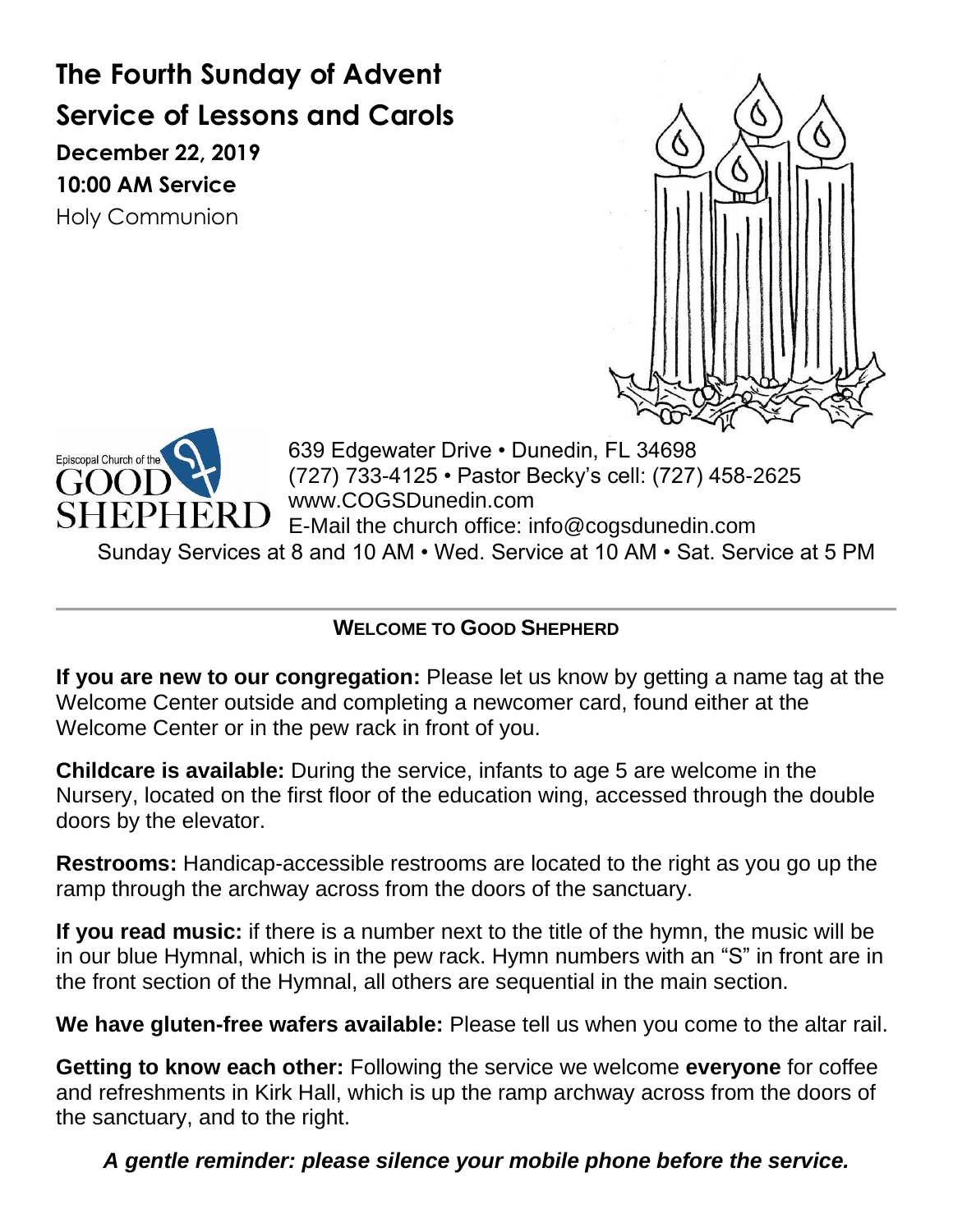## **SERVICE OF ADVENT LESSONS AND CAROLS**

Bells of Hope

**PRELUDE Example 2** Light in the Darkness **M. Tucker** 

*[During the Prelude, please prepare for worship by observing attentive silence.]*

**LIGHTING THE ADVENT WREATH AND PRAYER FOR THE FOURTH SUNDAY IN ADVENT: PEACE** *[Please stand when the chimes sound, and face the Baptistry in the rear of the sanctuary.]*

Symbols in the Bulletin P Priest, D Deacon,  $\blacksquare$  Congregation,  $\square$  Leader,  $\square$  Everyone.

**ADVENT HYMN** *O Come, O Come, Emmanuel* H 56, v. 1, 7

#### a *O come, O come, Emmanuel, and ransom captive Israel, that mourns in lonely exile here until the Son of God appear. Rejoice! Rejoice! Emmanuel shall come to thee, O Israel!*

P We light the first candle as a symbol of Christ who brings Hope. [*1st blue candle is lit.*]

We light the second candle as a symbol of Christ who brings Love. [2<sup>nd</sup> blue candle is lit.]

We light the third candle as a symbol of Christ who brings Joy. [*The pink candle is lit*.]

We light the fourth candle as a symbol of Christ, the Prince of Peace.[*Last blue candle is lit.*]

 $E$  For a child has been born for us, a son given to us; authority rests upon his shoulders; and he is named Wonderful Counselor, Mighty God, Everlasting Father, Prince of Peace.

C **Our God, we come to you today in the spirit of peace. In Jesus' name we pray. Amen.**

a *O come, Desire of nations, bind in one the hearts of all mankind; bid thou our sad divisions cease, and be thyself our King of Peace. Rejoice! Rejoice! Emmanuel shall come to thee, O Israel!*

**GATHERING HYMN** *Lift up your Heads* 436, vs. 1,3,4

a *Lift up your heads, ye mighty gates; behold, the King of glory waits! The King of kings is drawing near; the Savior of the world is here.*

*Fling wide the portals of your heart; make it a temple, set apart from earthly use for heaven's employ, adorned with prayer and love and joy.*

*Redeemer, come! I open wide my heart to thee: here, Lord, abide! Let me thy inner presence feel: thy grace and love in me reveal.*

**WELCOME, ANNOUNCEMENTS AND MISSION MOMENT**

*[Please be seated.]*

**ACCLAMATION**

*[Please stand.]* P Blessed be God: Father, Son, and Holy Spirit.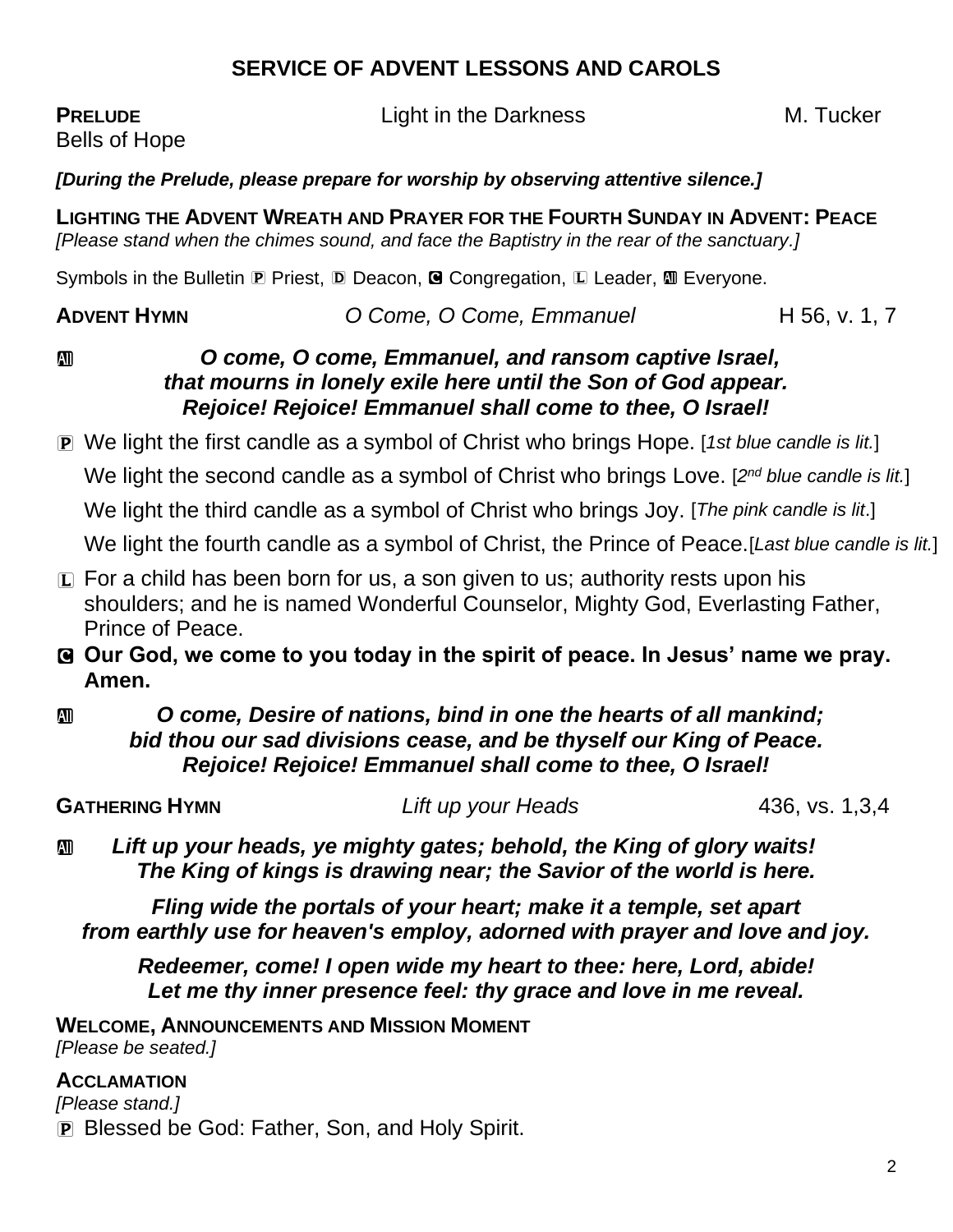## C **And blessed be his kingdom, now and for ever. Amen. COLLECT FOR PURITY**

a **Almighty God, to you all hearts are open, all desires known, and from you no secrets are hid: Cleanse the thoughts of our hearts by the inspiration of your Holy Spirit, that we may perfectly love you, and worthily magnify your holy Name; through Christ our Lord. Amen.**

## **COLLECT OF THE DAY**

- $\overline{P}$  The Lord be with you.
- C **And also with you.**
- P Let us pray… Stir up your power, Lord Christ, and come. With your abundant grace and might, free us from the sin that hinders our faith, that eagerly we may receive your promises, for you live and reign with the Father and the Holy Spirit, one God, now and forever.
- C **Amen.**

# **THE READINGS AND CAROLS**

*[Please be seated]*

# **LESSON ONE:** Proverbs 8:22–31

 $\Box$  The Lord created me at the beginning of his way, before his deeds long in the past. I was formed in ancient times, at the beginning, before the earth was. When there were no watery depths, I was brought forth, when there were no springs flowing with water. Before the mountains were settled, before the hills, I was brought forth; before God made the earth and the fields or the first of the dry land.

I was there when he established the heavens, when he marked out the horizon on the deep sea, when he thickened the clouds above, when he secured the fountains of the deep, when he set a limit for the sea, so the water couldn't go beyond his command, when he marked out the earth's foundations.

I was beside him as a master of crafts. I was having fun, smiling before him all the time, frolicking with his inhabited earth and delighting in the human race.

# **REFLECTION**

**CAROL** *Praise the Spirit in Creation*

### a *Praise the Spirit in creation, breath of God, life's origin: Spirit, moving on the waters quickening worlds to life within, source of breath to all things breathing, life in whom all lives begin.*

*Pray we then, O Lord the Spirit, on our lives descend in might; let your flame break out within us, fire our hearts and clear our sight, till, white-hot in your possession, we, too, set the world alight.*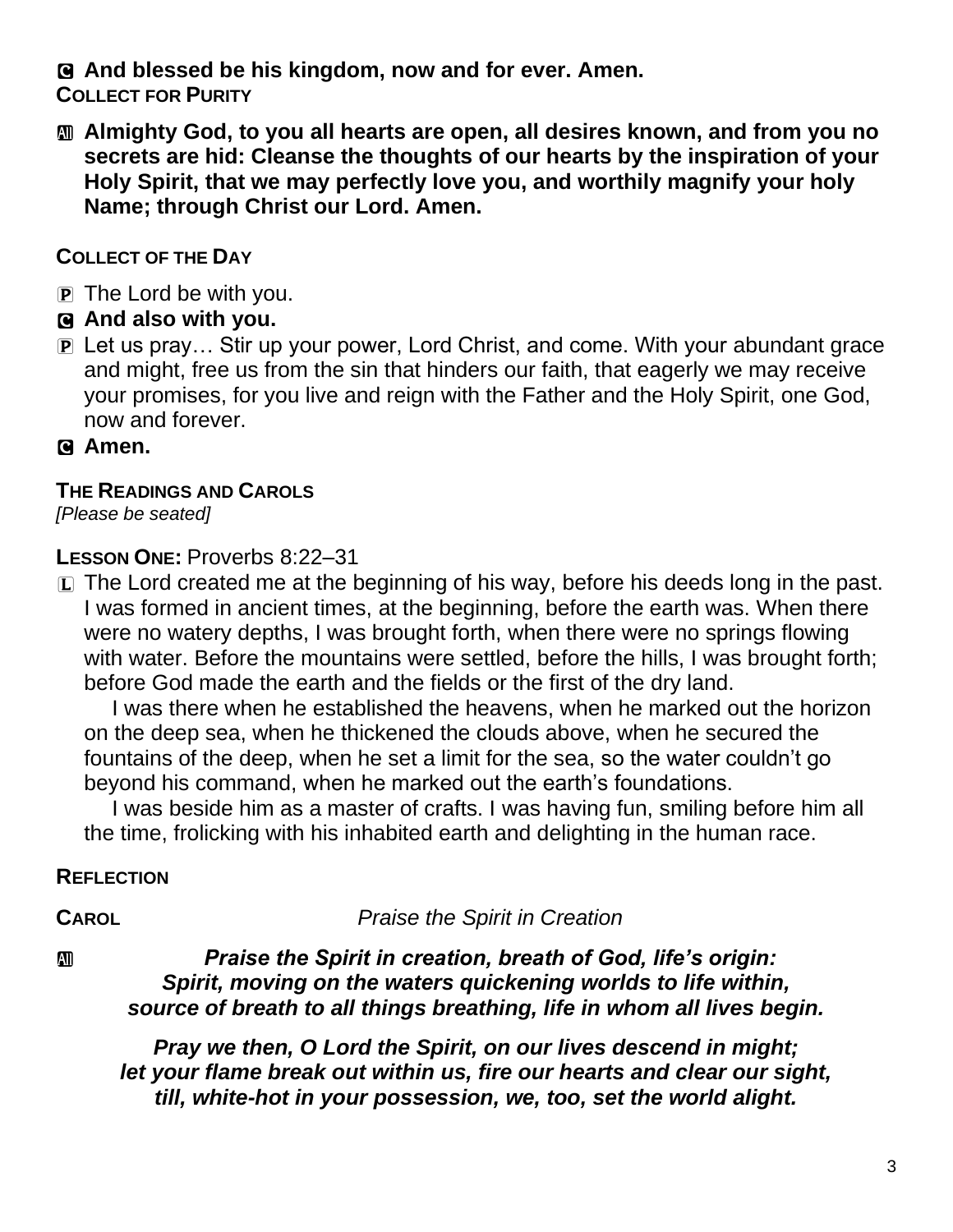## **LESSON TWO:** Isaiah 7:10–15, 9:6-7

L Again the Lord spoke to Ahaz: "Ask a sign from the Lord your God. Make it as deep as the grave or as high as heaven."

But Ahaz said, "I won't ask; I won't test the Lord."

Then Isaiah said, "Listen, house of David! Isn't it enough for you to be tiresome for people that you are also tiresome before my God? Therefore, the Lord will give you a sign. The young woman is pregnant and is about to give birth to a son, and she will name him Immanuel. He will eat butter and honey, and learn to reject evil and choose good.

A child is born to us, a son is given to us, and authority will be on his shoulders. He will be named Wonderful Counselor, Mighty God, Eternal Father, Prince of Peace. There will be vast authority and endless peace for David's throne and for his kingdom, establishing and sustaining it with justice and righteousness now and forever.

## **REFLECTION**

**CAROL** Tune: *Praise we the Lord this Day*

## *<u>M</u> The prophet gave the sign For faithful folk to read; a virgin born of David's line Shall bear the promised seed.*

## *Praise we the Lord this day, This day so long foretold, whose promise shone with cheering ray On waiting saints of old.*

# **LESSON THREE:** Micah 5:2–5a

L As for you, Bethlehem of Ephrathah, though you are the least significant of Judah's forces, one who is to be a ruler in Israel on my behalf will come out from you. His origin is from remote times, from ancient days.

Therefore, he will give them up until the time when she who is in labor gives birth. The rest of his kin will return to the people of Israel. He will stand and shepherd his flock in the strength of the Lord, in the majesty of the name of the Lord his God. They will dwell secure, because he will surely become great throughout the earth; he will become one of peace.

## **REFLECTION**

**CAROL** *O Little Town of Bethlehem*

a *O little town of Bethlehem, how still we see thee lie! Above thy deep and dreamless sleep the silent stars go by; yet in thy dark streets shineth the everlasting Light; the hopes and fears of all the years are met in thee tonight*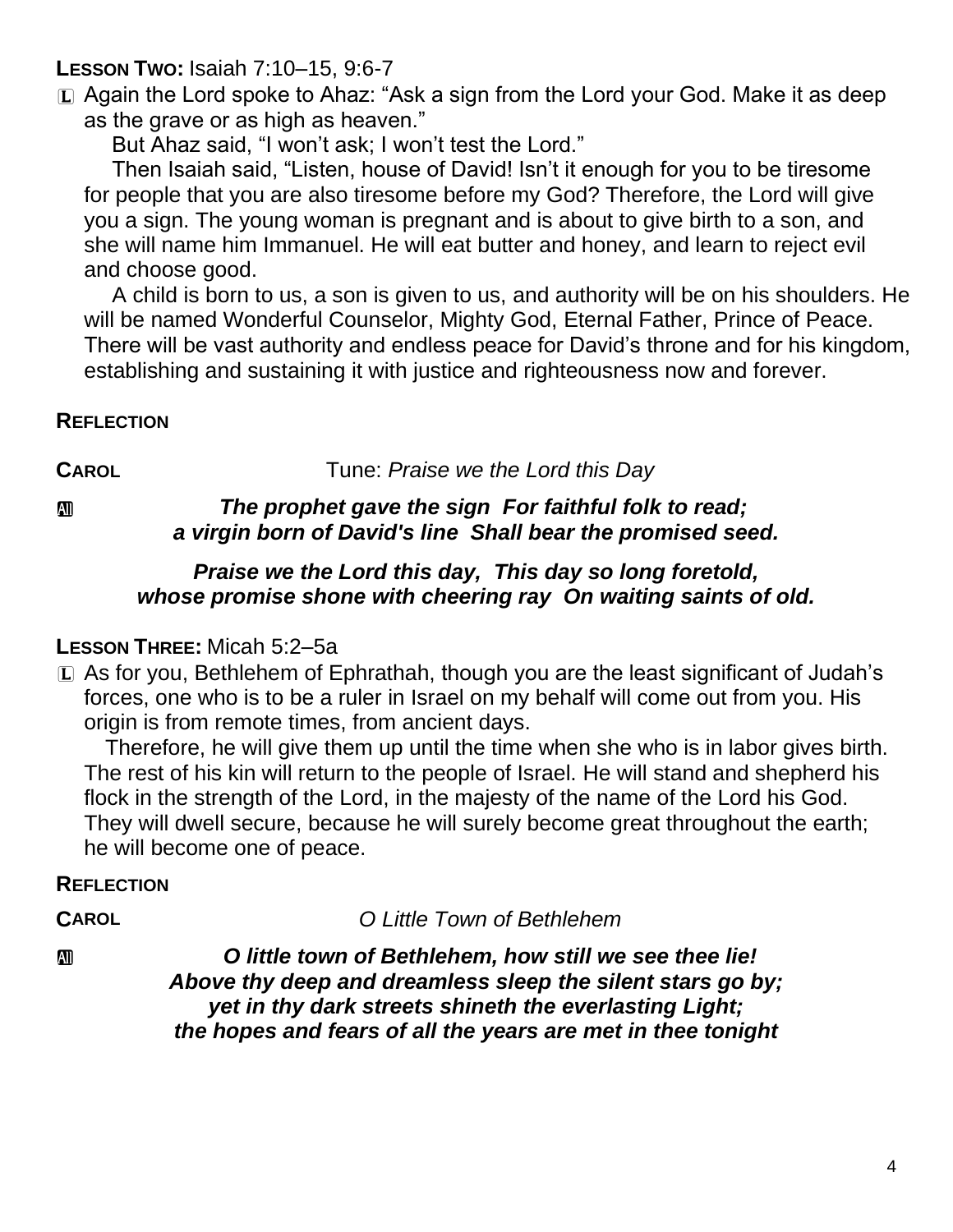#### **LESSON FOUR:** Luke 1:5–20, 23– 24a

L During the rule of King Herod of Judea there was a priest named Zechariah who belonged to the priestly division of Abijah. His wife Elizabeth was a descendant of Aaron. They were both righteous before God, blameless in their observance of all the Lord's commandments and regulations. They had no children because Elizabeth was unable to become pregnant and they both were very old. One day Zechariah was serving as a priest before God because his priestly division was on duty. Following the customs of priestly service, he was chosen by lottery to go into the Lord's sanctuary and burn incense. All the people who gathered to worship were praying outside during this hour of incense offering. An angel from the Lord appeared to him, standing to the right of the altar of incense. When Zechariah saw the angel, he was startled and overcome with fear.

The angel said, "Don't be afraid, Zechariah. Your prayers have been heard. Your wife Elizabeth will give birth to your son and you must name him John. He will be a joy and delight to you, and many people will rejoice at his birth, for he will be great in the Lord's eyes. He must not drink wine and liquor. He will be filled with the Holy Spirit even before his birth. He will bring many Israelites back to the Lord their God. He will go forth before the Lord, equipped with the spirit and power of Elijah. He will turn the hearts of fathers[a] back to their children, and he will turn the disobedient to righteous patterns of thinking. He will make ready a people prepared for the Lord."

Zechariah said to the angel, "How can I be sure of this? My wife and I are very old." The angel replied, "I am Gabriel. I stand in God's presence. I was sent to speak to you and to bring this good news to you. Know this: What I have spoken will come true at the proper time. But because you didn't believe, you will remain silent, unable to speak until the day when these things happen." When he completed the days of his priestly service, he returned home. Afterward, his wife Elizabeth became pregnant. She kept to herself for five months.

#### **REFLECTION**

**CAROL** *Blessed Be the God of Israel*

a *Blessed be the God of Israel who comes to set us free and raises up new hope for us: a Branch from David's tree. So have the prophets long declared that with a mighty arm God would turn back our enemies and all who wish us harm.*

> *With promised mercy will God still the covenant recall, the oath once sworn to Abraham, from foes to save us all; that we might worship without fear and offer lives of praise in holiness and righteousness to serve God all our days.*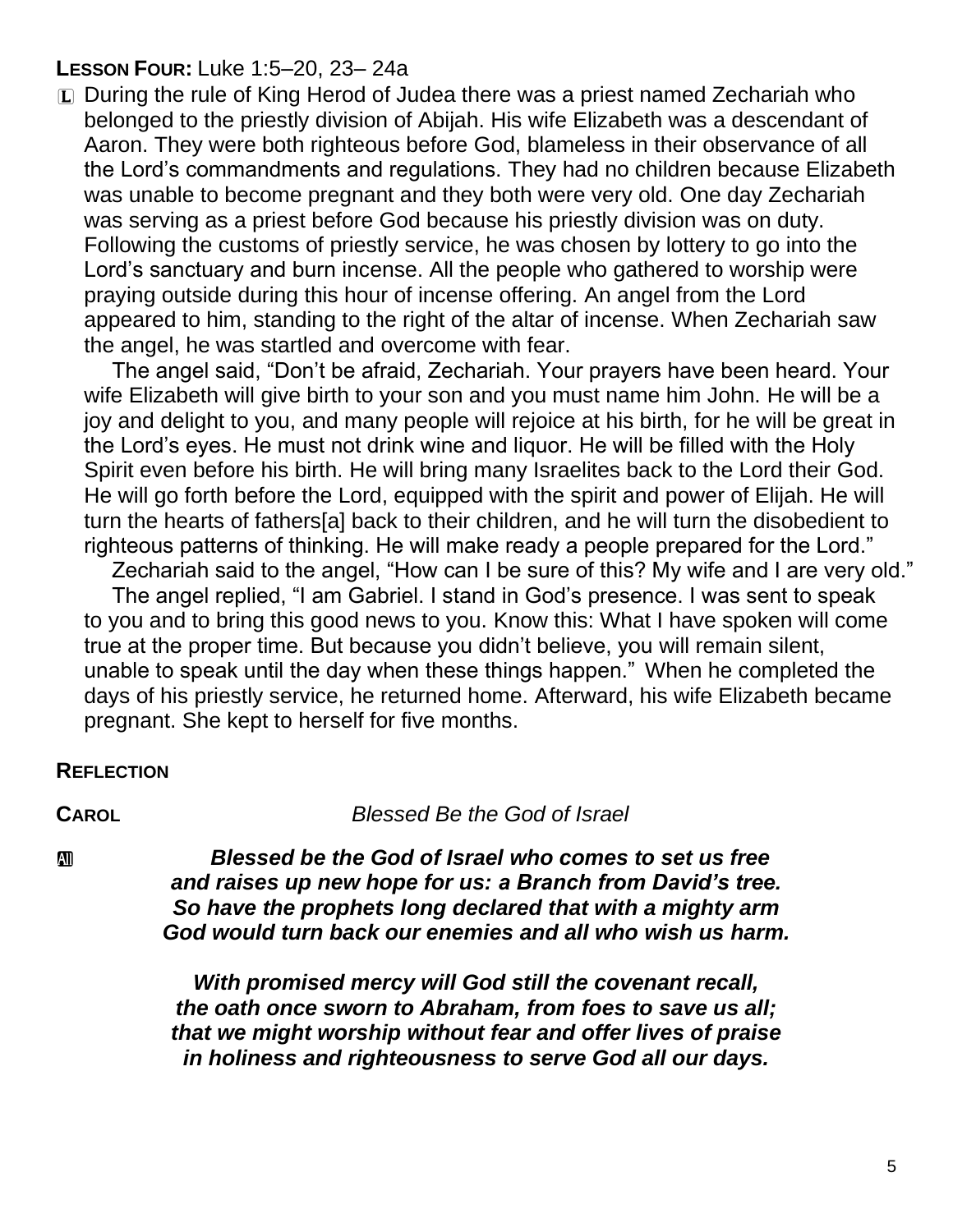## **LESSON FIVE:** Matthew 1:18–24

L This is how the birth of Jesus Christ took place. When Mary his mother was engaged to Joseph, before they were married, she became pregnant by the Holy Spirit. Joseph her husband was a righteous man. Because he didn't want to humiliate her, he decided to call off their engagement quietly.

As he was thinking about this, an angel from the Lord appeared to him in a dream and said, "Joseph son of David, don't be afraid to take Mary as your wife, because the child she carries was conceived by the Holy Spirit. She will give birth to a son, and you will call him Jesus, because he will save his people from their sins." Now all of this took place so that what the Lord had spoken through the prophet would be fulfilled: *Look! A virgin will become pregnant and give birth to a son, and they will call him, Emmanuel.* (Emmanuel means "God with us.")

When Joseph woke up, he did just as an angel from God commanded and took Mary as his wife.

#### **REFLECTION**

**CAROL** *Come Now and Praise* [Tune: *The King Shall Come*]

 $\mathbb{R}$ *Come now and praise the humble saint of David's house and line, the carpenter whose life fulfilled our gracious God's design.*

> *The angel spoke as Joseph slept: "God calls you to become the Virgin's spouse, the guardian of great David's greater Son."*

#### *For him there was no glory here, no crown or martyr's fame; for him there was the patient life of faith and humble name.*

#### **LESSON SIX:** Luke 1:39–45

L Mary got up and hurried to a city in the Judean highlands. She entered Zechariah's home and greeted Elizabeth. When Elizabeth heard Mary's greeting, the child leaped in her womb, and Elizabeth was filled with the Holy Spirit. With a loud voice she blurted out, "God has blessed you above all women, and he has blessed the child you carry. Why do I have this honor, that the mother of my Lord should come to me? As soon as I heard your greeting, the baby in my womb jumped for joy. Happy is she who believed that the Lord would fulfill the promises he made to her."

#### **REFLECTION**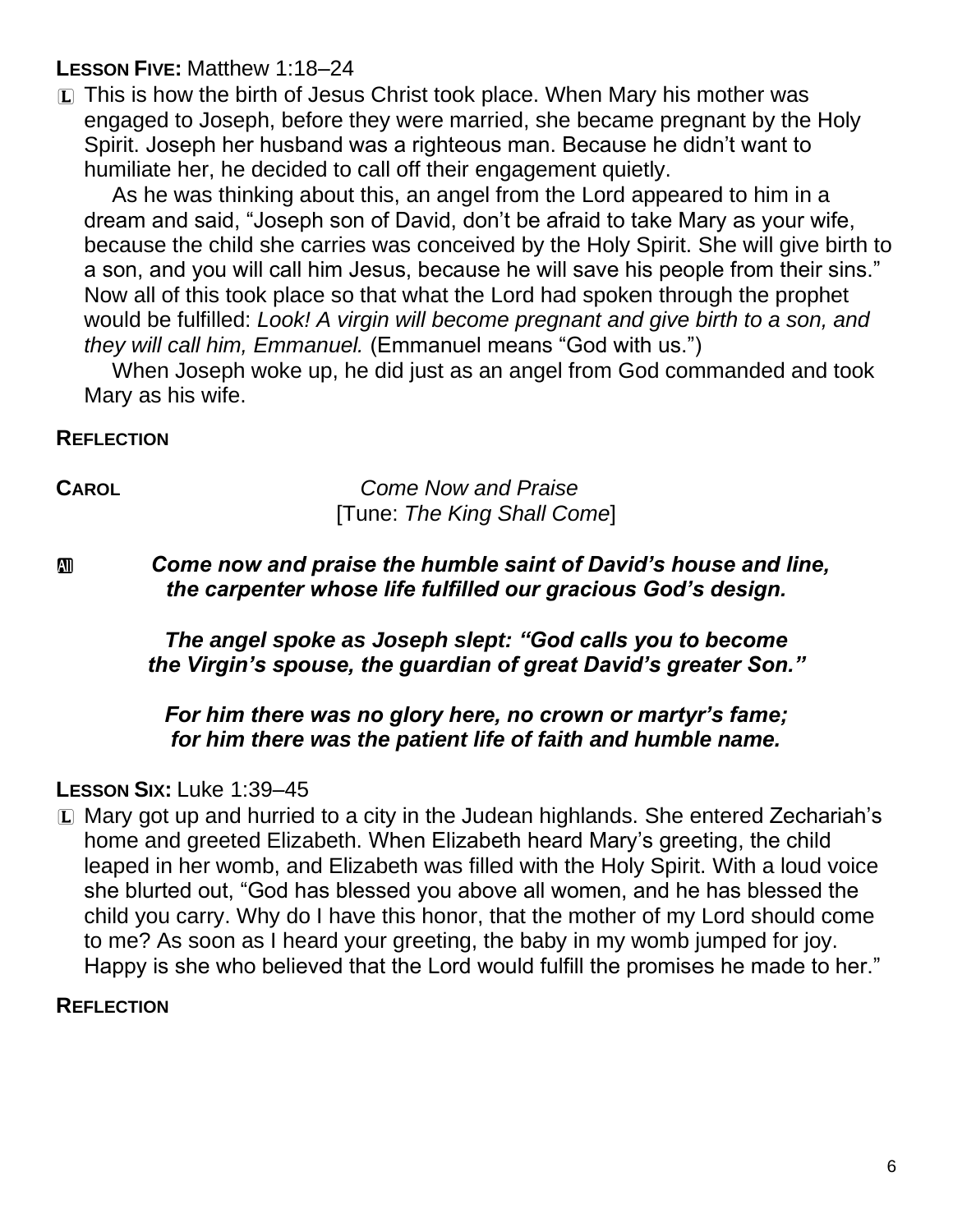*My soul cries out with a joyful shout that the God of my heart is great, and my spirit sings of the wondrous things that you bring to the ones who wait. You fixed your sight on your servant's plight, and my weakness you did not spurn, so from east to west shall my name be blest. Could the world be about to turn?*

Refrain *My heart shall sing of the day you bring. Let the fires of your justice burn. Wipe away all tears, for the dawn draws near, and the world is about to turn.*

*Though I am small, my God, my all, you work great things in me, and your mercy will last from the depths of the past to the end of the age to be. Your very name puts the proud to shame, and to those who would for you yearn, you will show your might, put the strong to flight, for the world is about to turn.* Refrain

*Though the nations rage from age to age, we remember who holds us fast: God's mercy must deliver us from the conqueror's crushing grasp. This saving word that our forebears heard is the promise which holds us bound, till the spear and rod can be crushed by God, who is turning the world around.* Refrain

#### **PRAYERS OF THE PEOPLE**

*[Please kneel, stand or sit, as you choose.]*

- D Christ is coming to make all things new. We pray for the Universal Church, its members in all times and places, and its mission to reconcile the world to God.
- $\Box$  The King of kings is coming to reign forever. We pray for this nation and all in authority, and for the welfare of the whole world.

The Prince of Peace is coming to heal all creation. We pray for our local community and all whose lives are closely linked with ours. We give you thanks for the flowers given today to the Glory of God and in loving memory of Ann Marie Kuratnick, by her children, Robert, Bernie & Beth.

The Wonderful Counselor is coming to comfort all who suffer or who are in any trouble. We pray especially for [*read names in notebook*] and those we now name aloud or in our hearts. [*Leave time….*]

The Lord of Life is coming to raise up all who have died and comfort all who mourn. We pray especially for [*read names in notebook*] and those we now name aloud or in our hearts. [*Leave time….*]

Everlasting Father, hasten the coming of your kingdom; and grant that we who now live by faith may with joy behold your Son when he comes in glory.

## C **Amen. Come, Lord Jesus.**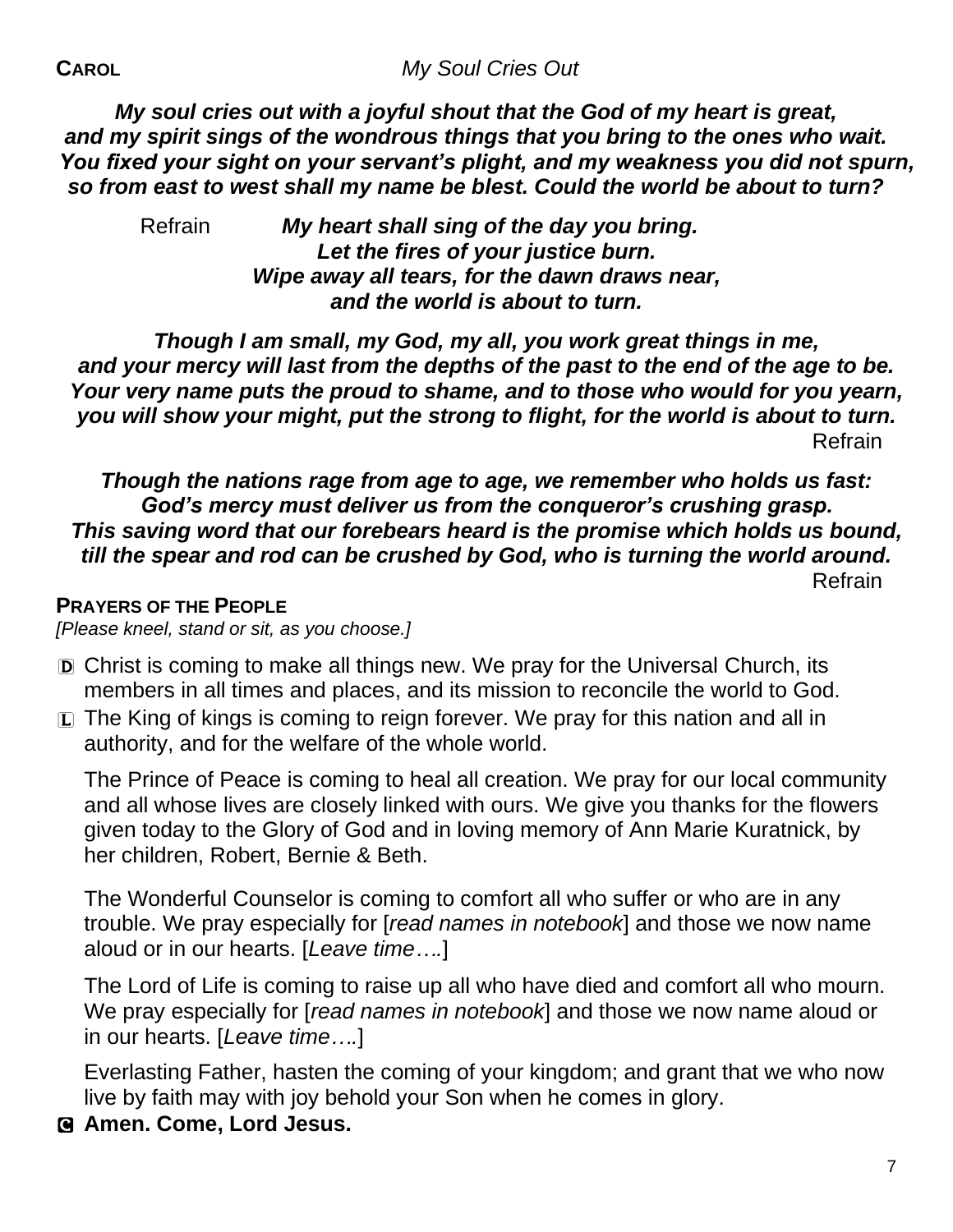#### **PRAYERS AND BLESSINGS**

## **CHILDREN'S MESSAGE**

#### **THE PEACE**

*[Please stand.]* P The peace of the Lord be always with you. C **And also with you.** [*All may greet one another in the name of the Lord.*]

# **THE HOLY COMMUNION**

#### **OFFERTORY SENTENCE**

D Let us with gladness bring the offerings and oblations of our life and labor to the Lord.

*[Please be seated.]*

**OFFERTORY** *The Angel Gabriel from Heaven Came Basque*

**PRESENTATION OF THE OFFERINGS** *[Please stand when the offerings of bread, wine, and money are presented by the Deacon.]*

**PRESENTATION HYMN** *God of the Fertile Fields*

**Example 3 A God of the fertile fields, shaper of earth that yields our daily bread: forth from your bounteous hand come gifts your love has planned, that all in every land be clothed and fed.**

### **We would be stewards true, holding in trust from you all that you give; help us in love to share, teach us like you to care for people everywhere, that all may live.**

## **THE GREAT THANKSGIVING:** Eucharistic Prayer A

- P The Lord be with you.
- C **And also with you.**
- P Lift up your hearts.
- C **We lift them to the Lord.**
- P Let us give thanks to the Lord our God.
- C **It is right to give him thanks and praise.**
- P It is right, and a good and joyful thing, always and everywhere to give thanks to you, Father Almighty, Creator of heaven and earth, because you sent your beloved Son to redeem us from sin and death, and to make us heirs in him of everlasting life; that when he shall come again in power and great triumph to judge the world, we may without shame or fear rejoice to behold his appearing. Therefore, we praise you, joining our voices with Angels and Archangels and with all the company of heaven, who for ever sing this hymn to proclaim the glory of your Name: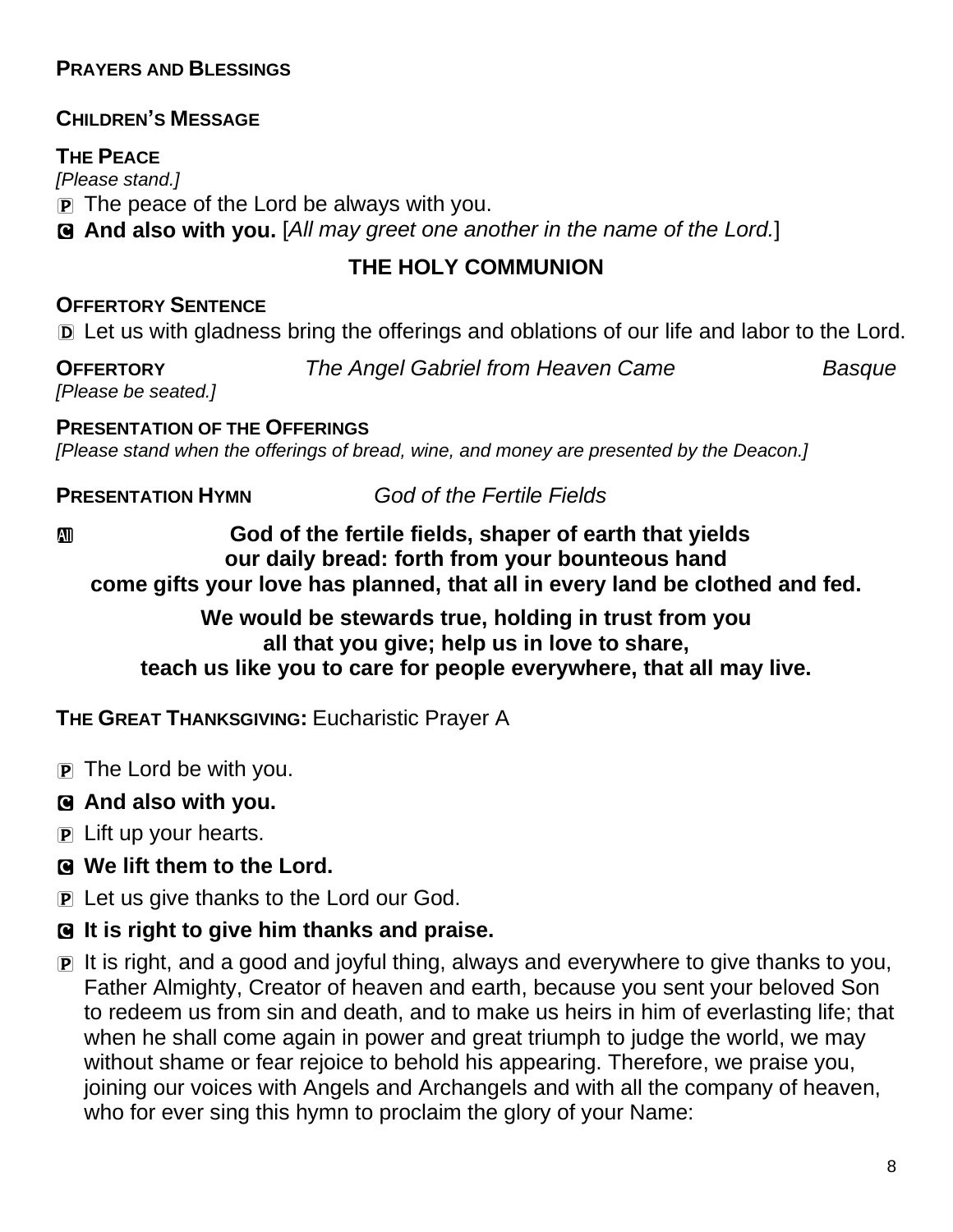

*<sup>[</sup>Please stand or kneel, as you choose.]*

- P Holy and gracious Father: In your infinite love you made us for yourself, and, when we had fallen into sin and become subject to evil and death, you, in your mercy, sent Jesus Christ, your only and eternal Son, to share our human nature, to live and die as one of us, to reconcile us to you, the God and Father of all. He stretched out his arms upon the cross, and offered himself, in obedience to your will, a perfect sacrifice for the whole world.
- P On the night he was handed over to suffering and death, our Lord Jesus Christ took bread; and when he had given thanks to you, he broke it, and gave it to his disciples, and said, "Take, eat: This is my Body, which is given for you. Do this for the remembrance of me."

After supper he took the cup of wine; and when he had given thanks, he gave it to them, and said, "Drink this, all of you: This is my Blood of the new Covenant, which is shed for you and for many for the forgiveness of sins. Whenever you drink it, do this for the remembrance of me." Therefore we proclaim the mystery of faith: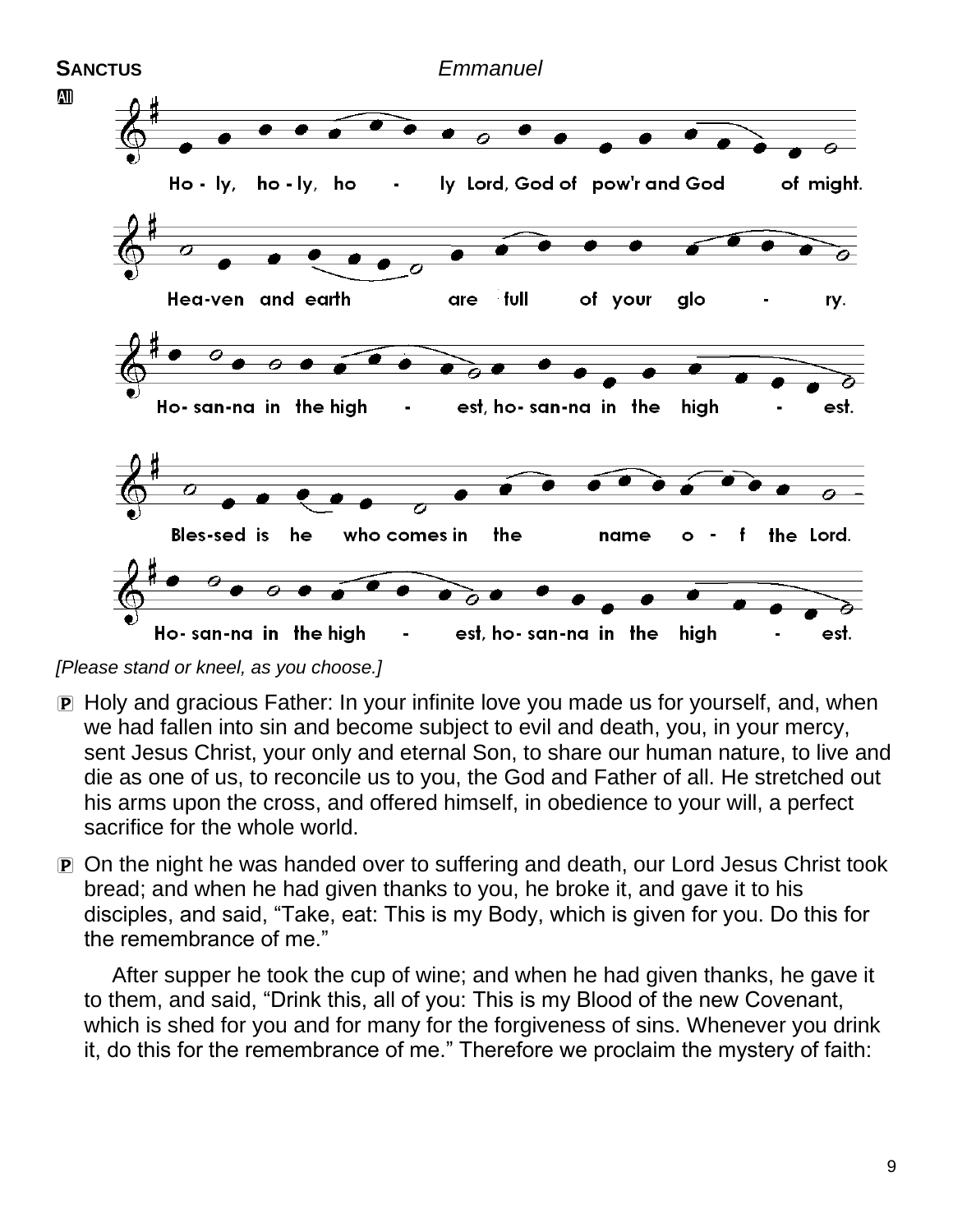- C **Christ has died. Christ is risen. Christ will come again.**
- C **We celebrate the memorial of our redemption, O Father, in this sacrifice of praise and thanksgiving. Recalling his death, resurrection, and ascension, we offer you these gifts.**

**Sanctify them by your Holy Spirit to be for your people the Body and Blood of your Son, the holy food and drink of new and unending life in him. Sanctify us also that we may faithfully receive this holy Sacrament, and serve you in unity, constancy, and peace; and at the last day bring us with all your saints into the joy of your eternal kingdom.**

P All this we ask through your Son Jesus Christ: By him, and with him, and in him, in the unity of the Holy Spirit all honor and glory is yours, Almighty Father, now and for ever.



**THE LORD'S PRAYER**

- P And now as our Savior Christ has taught us, we are bold to say:
- a **Our Father, who art in heaven, hallowed be thy Name, thy kingdom come, thy will be done, on earth as it is in heaven. Give us this day our daily bread. And forgive us our trespasses, as we forgive those who trespass against us. And lead us not into temptation, but deliver us from evil. For thine is the kingdom, and the power, and the glory, for ever and ever. Amen.**

## **FRACTION**

- P The bread we break makes us one in Christ.
- C **Be known to us, Lord Jesus, in the breaking of the bread.**
- P The Gifts of God for the People of God. Take them in remembrance that Christ died for you, and feed on him in your hearts by faith, with thanksgiving.

*[You may be seated. All are welcome at the Lord's Table. Please follow the directions of the usher,*  who will let you know when it's your turn to go to the altar rail. You may stand or kneel. To receive, *hold your hands in front of you, one palm over the other. The priest will place a wafer there. You may either consume it immediately, and then sip from the cup of wine when it comes to you, or, you may*  wait and dip the wafer into the wine. When you are finished, please return to your seat by the side *aisle.]*

*Our Prayer Team will be in the south narthex (at the back of the church) during Holy Communion to pray with you for healing, guidance, thanksgiving, for a loved one, or anything else on your heart.*

**COMMUNION MUSIC** *[Please remain seated.]*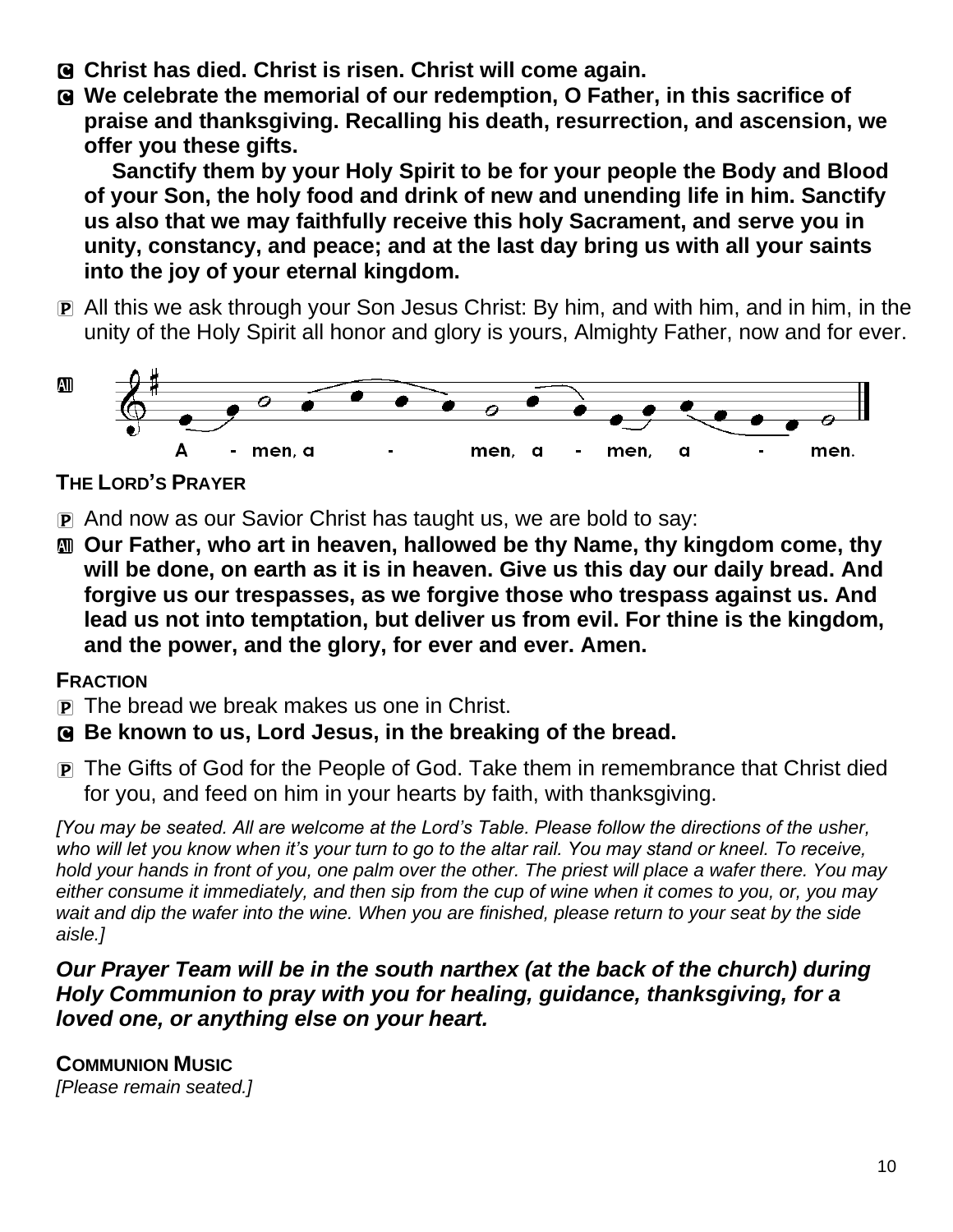**COMMUNION CHANT** *Wait for the Lord*

*[Please repeat this chant until the musician stops playing the tune.]*



**PRAYER AFTER COMMUNION** *[Please stand or kneel, as you choose.]*

- $\overline{P}$  Let us pray...
- a **Almighty and everliving God, we thank you for feeding us with the spiritual food of the most precious Body and Blood of your Son our Savior Jesus Christ; and for assuring us in these holy mysteries that we are living members of the Body of your Son, and heirs of your eternal kingdom. And now, Father, send us out to do the work you have given us to do, to love and serve you as faithful witnesses of Christ our Lord. To him, to you, and to the Holy Spirit, be honor and glory, now and for ever. Amen.**

#### **THE BLESSING**

*[Please stand.]*

- P The Lord calls us to prepare our hearts for the coming of the Day of the Lord by filling our lives with the promises of hope, the labors of love, the depths of joy, and the strengths of peace; go from here with the blessing of the Triune God: God the Father, God the Son, and God the Holy Spirit, this day and forever.
- C **Amen.**

**SENDING HYMN** *Hark! the glad sound!* 72

a *Hark, the glad sound! the Savior comes, the Savior promised long: let every heart prepare a throne, and every voice a song.*

> *He comes, the prisoners to release in Satan's bondage held; the gates of brass before him burst, the iron fetters yield.*

*He comes, the broken heart to bind, the bleeding soul to cure; and with the treasures of his grace to enrich the humble poor.*

*Our glad hosannas, Prince of Peace, thy welcome shall proclaim; and heaven's eternal arches ring with thy beloved Name.*